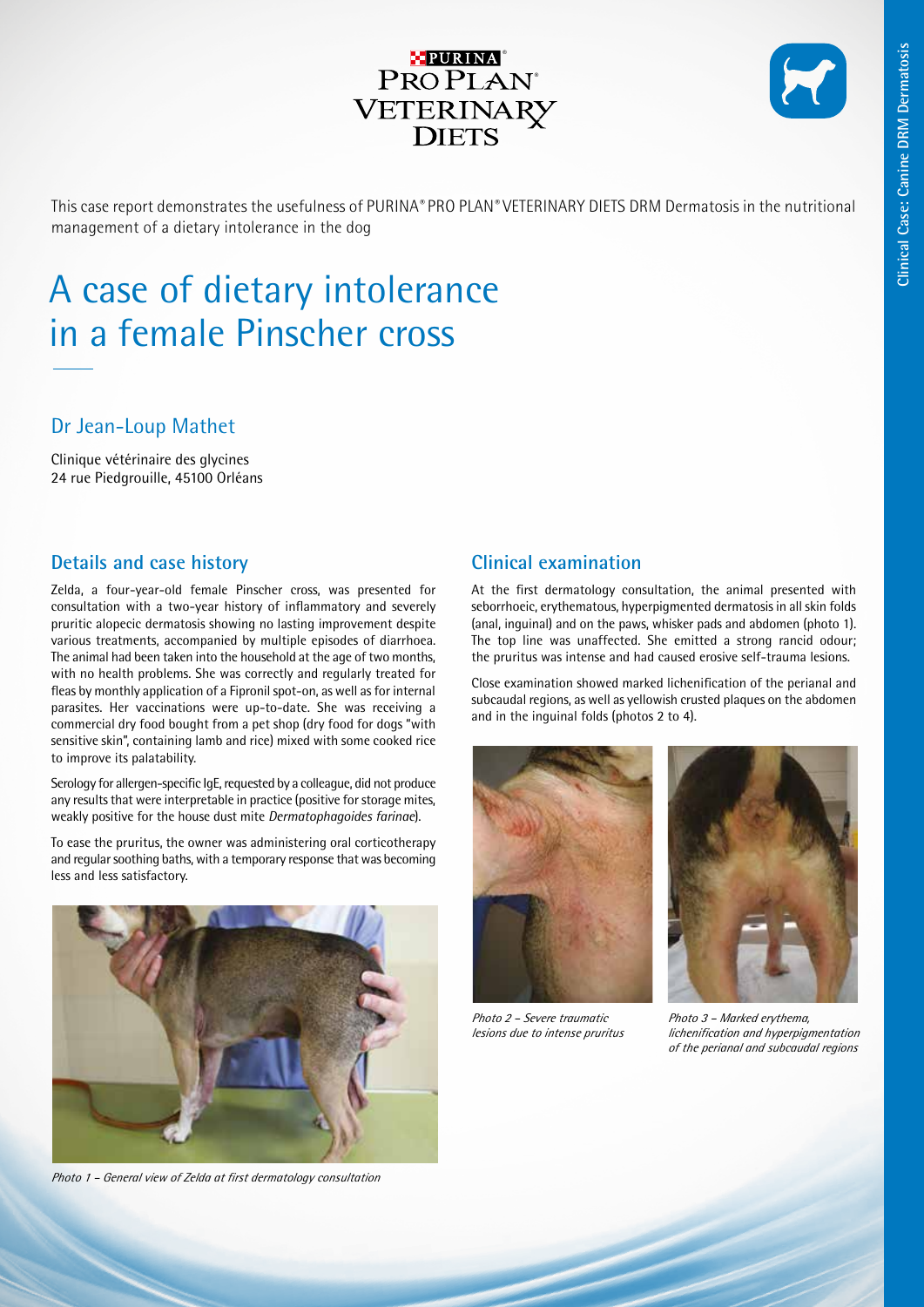



*Photo 4 – Seborrheic plaques, marked lichenification of abdomen and inguinal fold*



*Photo 5 – Right forepaw with erythema, alopecia and furuncle*

#### **Further investigations**

The interdigital spaces were inflamed and a furuncle was visible between two toes on the right forepaw (photo 5). Bilateral erythematoceruminous otitis was also observed.

Clinical examination revealed no systemic abnormalities, although the animal appeared fatigued by the itching.

The picture was therefore one of chronic, severely pruritic, alopecic, erythematous, seborrhoeic dermatosis characterised by marked lichenification of the flexural folds and anogenital region, and associated with a nonsuppurative bilateral otitis.

#### **Differential diagnoses**

Given the changes, very few primary lesions remained except for the erythema. It was therefore necessary to consider both an underlying cause and a secondary infectious component.

A parasitic origin (sarcoptic mange, demodicosis) or atopic dermatitis, possibly associated with an allergy/ dietary intolerance, were potential diagnoses; dermatophytosis was less likely. Surface bacterial and fungal growth (dermatitis with secondary *Malassezia*) should be investigated.

The various scrapes revealed no evidence of mites. However, the skin cytology obtained by adhesive tape test showed a substantial population of bacteria (extracellular cocci) and rare yeasts of the genus *Malassezia*. Ear wax cytology also showed a large quantity of yeasts but no parasites. A carpet square submitted for mycological examination was negative for dermatophytes (Laboratoire DPM Oniris-Nantes).

In conclusion, the first visit revealed surface bacterial growth associated with an allergic or parasitic underlying cause and external otitis.

#### **Initial treatment**

To confirm or disprove the suspicion of sarcoptic mange, three applications of spot-on moxidectin (ADVOCATE®) were prescribed at three-week intervals. This was combined with comprehensive management of flea control in the animal's living environment (vacuuming, washing, and spraying of flea growth inhibitors). The surface bacterial growth was controlled by antibiotic therapy with an oral cephalosporin (RILEXINE® tablets) at a dose of 15 mg/kg morning and evening for four weeks and by weekly applications of a shampoo combining 2% chlorhexidine (digluconate) with 2% miconazole (nitrate) (ADAXIO®). The otitis was treated with a wax-dissolving ear cleaner (EPI-OTIC®) and a multi-purpose topical suspension (EASOTIC®).

The skin's appearance improved substantially and the erythema subsided, with only a few squamous crusts remaining. The odour was more tolerable, but the pruritus remained excessive.

After a month, the pruritus worsened again and the weekly shampoos with ADAXIO® were not enough to stabilise the situation. Further cytology showed no recurrence of the microbial growth. The animal was therefore prescribed an oral cyclosporin (CYCLAVANCE®) which was discontinued after a few days at the owner's request due to diarrhoea and painful GI spasms which reappeared despite a 48-hour interruption.

A month later, with the pruritus remaining excessive and in the absence of new infections (negative cytology), we decided to investigate an underlying allergic aetiology. Given the strong likelihood of atopic dermatitis (the seven Favrot criteria were present), the inconclusive serology from a few months previously, and the lack of response to miticide treatment, we decided to introduce a hypoallergenic elimination diet in order to assess the possible involvement of dietary sensitivity in the pruritus and clinical picture.

The food Canine DRM Dermatosis® was prescribed. No other topical or systemic treatment was allowed during the eight weeks of the diet.

Acceptance of the new dry food was immediate and with no side effects apart from a temporary softening of the stools. At the first follow-up visit after one month, the dog's owner reported an early improvement which was confirmed on clinical examination (photos 6 to 8). The erythema and lichenification had diminished, as had the self-inflicted lesions due to the pruritus, which appeared to have halved in intensity. The dog had more energy and the odour associated with the seborrhoea was less noticeable.



*Photo 6 – After one month on Canine DRM Dermatosis, decreased inflammation on the limbs*



*Photo 7 – After one month close view*



*Photo 8 – After one month, close view of pericaudal region with decreased lichenification*